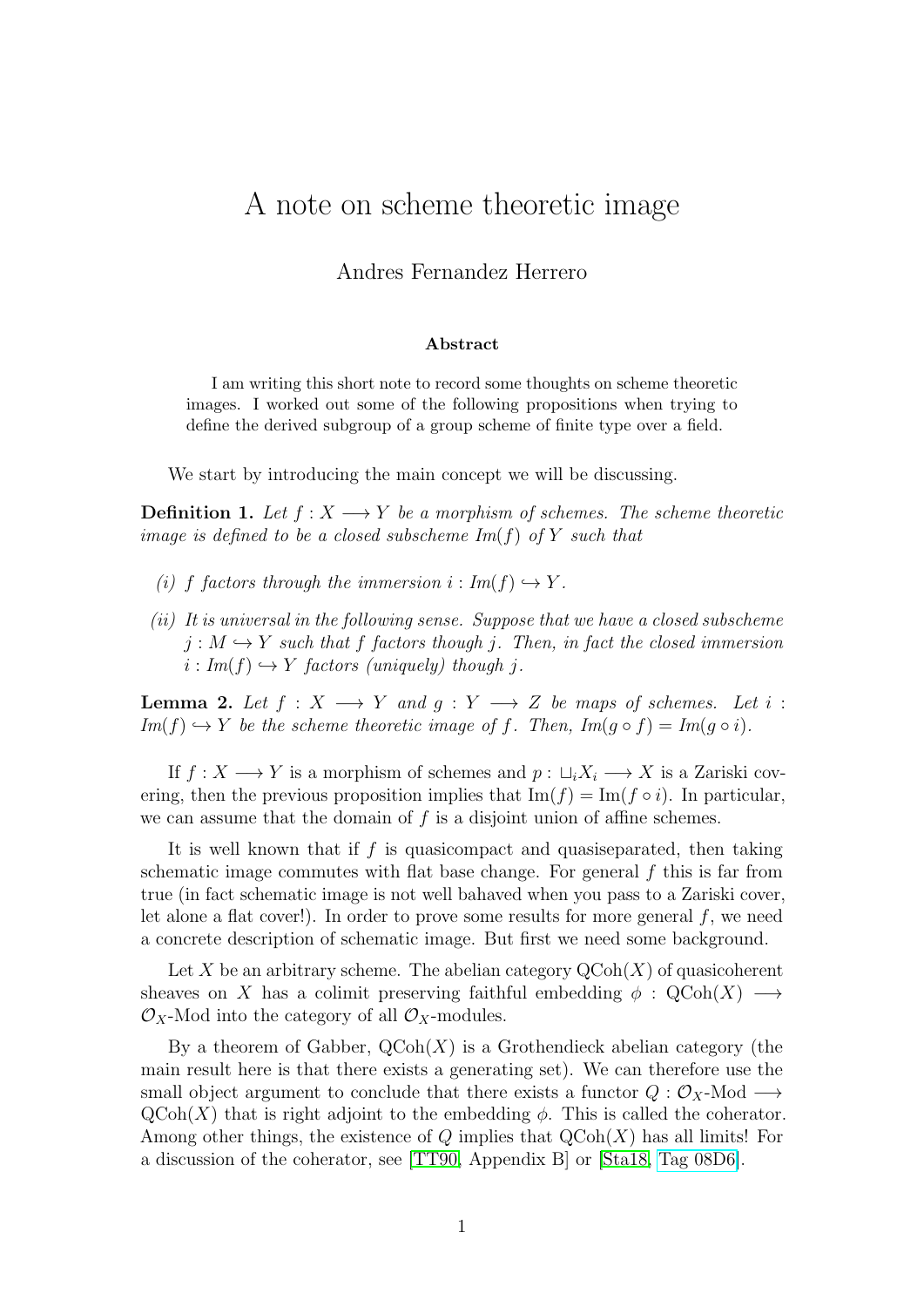**Proposition 3.** Let  $f : X \longrightarrow Y$  a morphism of schemes. Then the quasicoherent ideal sheaf  $\mathcal{I} \subset \mathcal{O}_Y$  defining the scheme theoretic image Im(f) is given by  $Q(ker(\mathcal{O}_Y \longrightarrow f_*\mathcal{O}_X)).$ 

In general, the coherator does not need to commute with passing to Zariski covers (same counterexamples as for schematic image). However, we can use the description of the coherator for quasicompact quasiseparated schemes in [\[TT90,](#page-2-0) Appendix B], plus flat base change to get the commutativity of the coherator in the special case when our sheaf is an intersection of quasicoherent sheaves and tensoring commutes with taking intersections. This is true for example when we base change by a ring that is free as a module over the base.

We can use this to show the following:

**Proposition 4.** Let R be a ring and  $f: X \longrightarrow Y$  be a morphism of R-schemes. Suppose that  $Im(f)$  is quasicompact and quasiseparated. Let S be an R-algebra that is free as an R-module. Form the product map  $f_S: X \times_R \text{Spec } S \longrightarrow Y \times_R \text{Spec } S$ . Then, we have  $Im(f_S) = Im(f) \times_R Spec S$ .

We can in particular use this to prove the following stronger result when the base ring  $R$  is actually a field  $k$ .

**Proposition 5.** Let  $f : X \longrightarrow Y$  be a morphism of k-schemes, where k is a field. Suppose that  $Im(f)$  is quasicompact and quasiseparated. Let Z be an arbitrary k scheme. Form the product map  $f \times id : X \times Z \longrightarrow Y \times Z$ . Then, we have  $Im(f \times Z) = Im(f) \times Z$ .

For the proof of this proposition, reduce to  $Z$  affine and  $X$  a union of affine schemes by using the universal property of schematic image and the Lemma above. (The same argument works for an arbitrary ring  $R$  if we know that there is a cover of Z by affine opens whose coordinate rings are free as R-modules.

Remark 6. Notice that the hypothesis of the propositions are always satisfied if Y is quasicompact and quasiseparated.

For example this tells us that if a (possibly infinite!) set of  $k$ -points in a quasicompact and quasi-separated k-scheme  $X$  is schematically dense, then it remains schematically dense after arbitrary base-change (I have heard someone call this "relatively schematically dense").

As a consequence of the proposition, we also get the following useful corollary.

**Corollary 7.** Let  $f_1 : X_1 \longrightarrow Y_1$  and  $f_2 : X_2 \longrightarrow Y_2$  be maps of k-schemes. Suppose that  $Im(f_1)$  and  $Im(f_2)$  are quasicompact and quasiseparated. Then,  $Im(f_1 \times f_2) = Im(f_1) \times Im(f_2).$ 

This corollary can be used, for example, to prove that the derived subgroup of a group scheme of finite type over  $k$  is indeed a group.